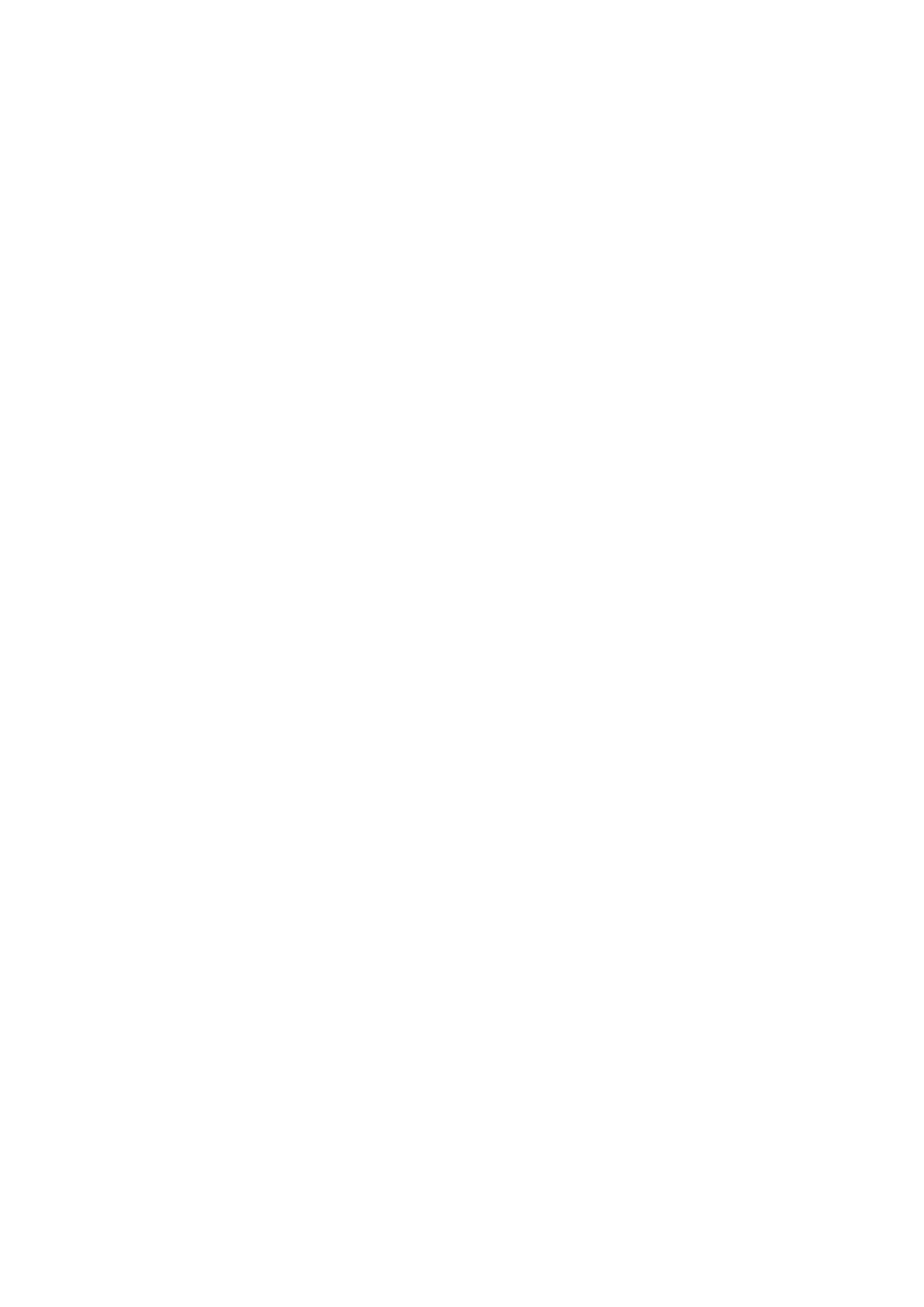Uncertain Prospects Public parks in the new age of austerity A short report by The Gardens Trust written by Katy Layton-Jones 2016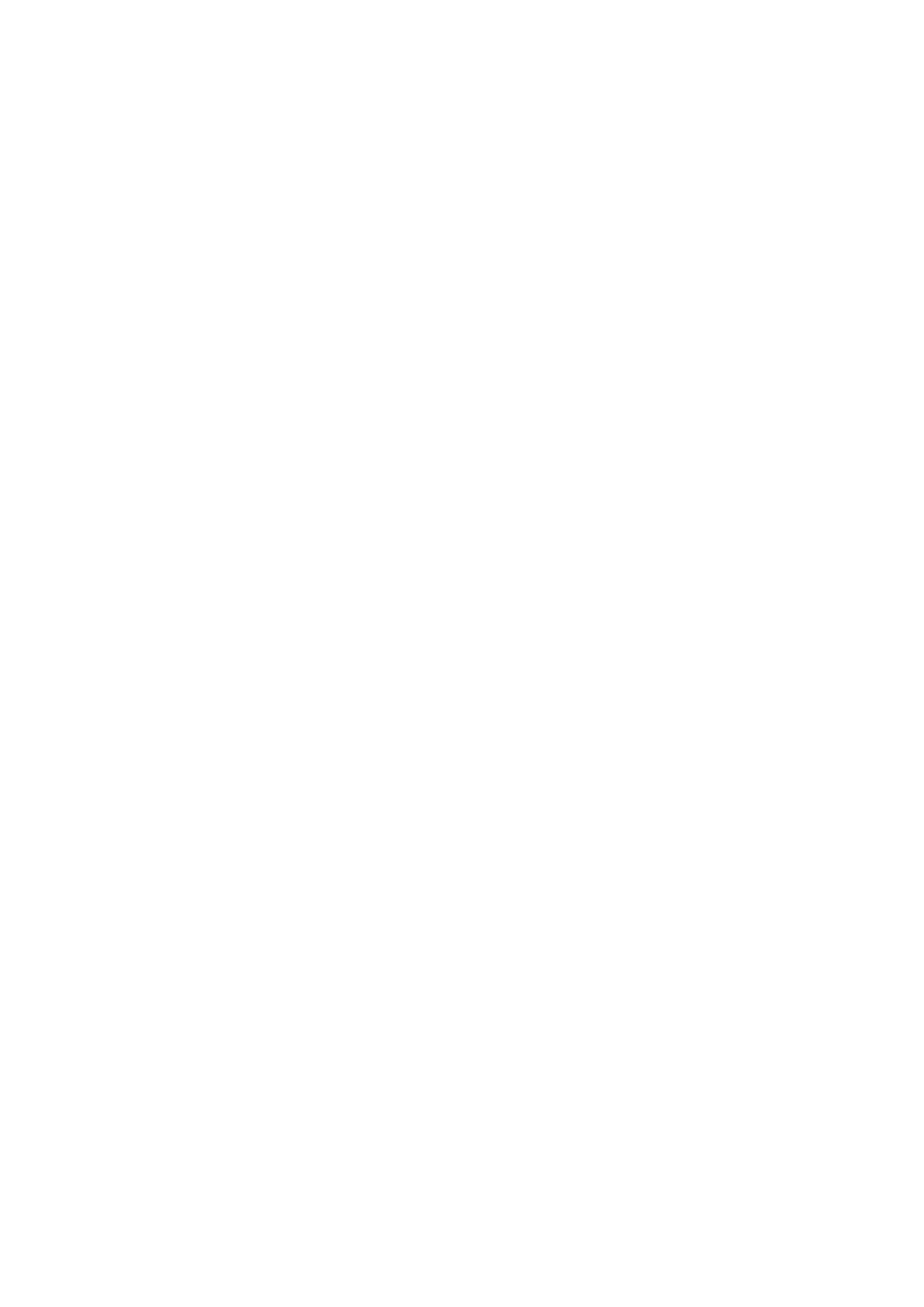# **Preface**

This report has been written in response to increasing alarm about the effect of budget cuts on councils' capacity to maintain their public parks. That alarm has been most recently embodied in a House of Commons Select Committee inquiry into the future of public parks, held in the autumn of 2016.

The Gardens Trust was formed in 2015 from the merger of the Garden History Society and the Association of Gardens Trusts. It has inherited the GHS role as a national amenity society and a statutory consultee on planning applications affecting parks and gardens on the national Register. It is also the umbrella group for the network of 36 county gardens trusts in England and is affiliated to the Welsh Historic Gardens Trust. In 2016 the Gardens Trust published T*he Planning System in England and the Protection of Historic Parks and Gardens: Guidance for Local Planning Authorities.* 

The report was written by Dr Katy Layton-Jones, an independent historical consultant. In 2005 she was engaged as a Research Associate on the Liverpool Parks and Open Spaces project, a collaboration between Liverpool City Council, the University of Liverpool, and English Heritage. She has since been commissioned to research parks and parks policy for a number of organisations including Historic England and local authorities. She has researched and published widely on the subject of public parks. Dr. Layton-Jones lectures for the Open University and holds a research post at the University of Leicester.

## **Acknowledgements**

The author would like to thank the following people and organisations whose assistance in the preparation of this report was indispensible: Judith Al-Seffar, NADFAS; Birmingham Open Spaces Forum; Chris Clarke, Dorset Gardens Trust; Ros Delany, Avon Gardens Trust; Linden Groves, the Gardens Trust; Kate Harwood, Hertfordshire Gardens Trust; Fiona Hope, Birmingham Gardens Trust; Liverpool Record Office; Shaun Kiddell, Heritage Lottery Fund; Helen Monger, London Parks and Gardens Trust; the North West of England & the Isle of Man Reserve Forces and Cadets Association; Nigel Sharp; Jenifer White, Historic England. Particular thanks go to Paul Rabbitts for his help with images, including the cover photograph.

**1**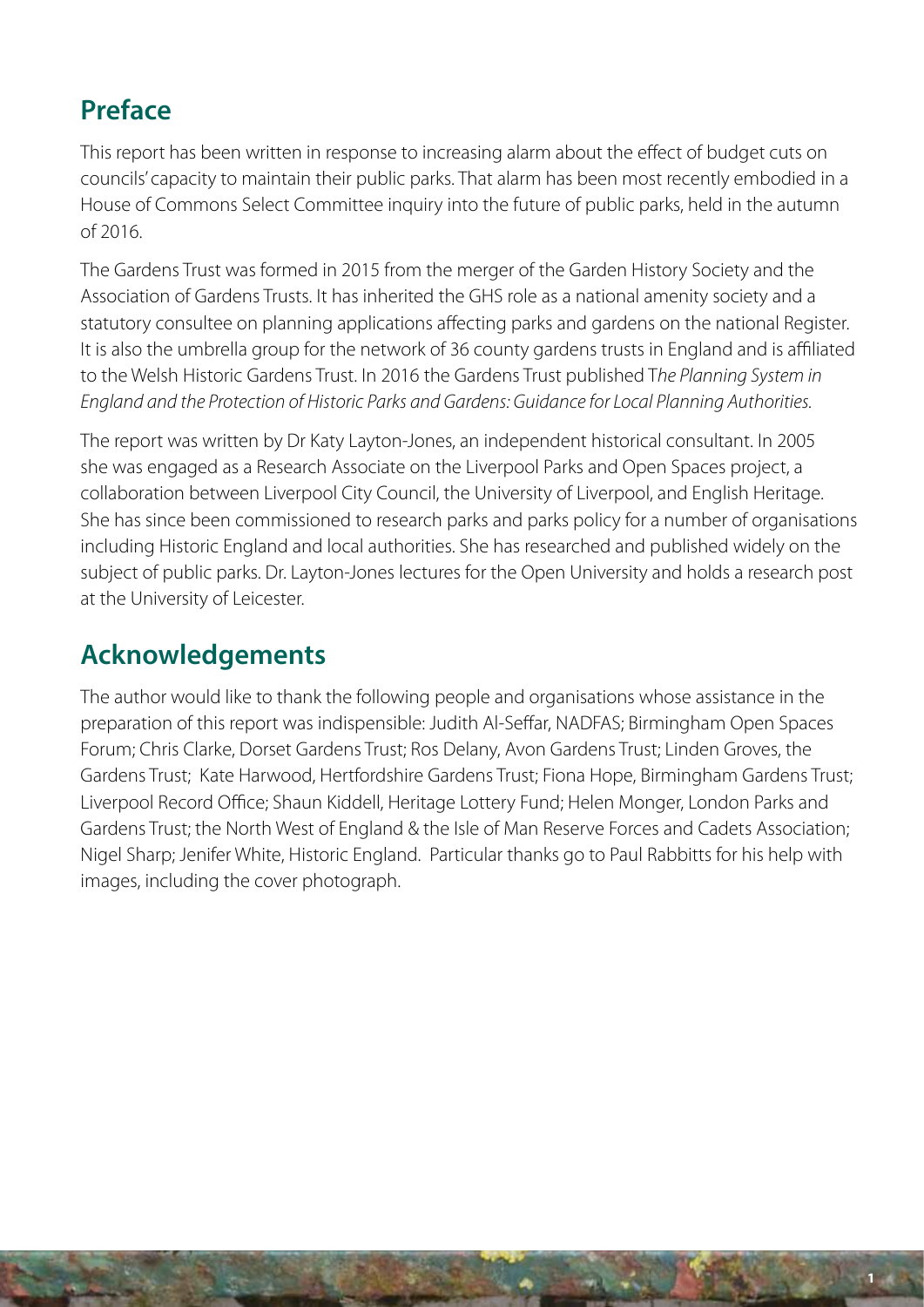### **Introduction**

In 1993, the Garden History Society and Victorian Society published *Public Prospects: the historic urban park under threat*, part of a wave of concern about the crumbling condition of the nation's public parks. Its photographs of burnt-out boathouses, lakes choked with litter, weed-infested flower beds, vandalised statuary and boarded-up toilets still make grim viewing. Nearly a generation on from *Public Prospects*, many people can barely credit that parks were once in such dire straits.

However, there is increasing evidence that a new downward spiral has begun. Since 2010, cuts of 40% and more to parks budgets have seriously undermined the progress of the previous twenty years and threatened to put much of it into reverse. For those parks which have not benefited from investment (by far the majority), the situation is even more alarming. There is clear evidence of reduced maintenance, increases in litter, graffiti and vandalism, closure of amenities such as toilets, removal of play equipment, reduced on-site staff presence, and loss of skilled personnel at all levels. It is time for the alarm-bells to be rung once more.

Between 1996, when the Heritage Lottery Fund announced a new £50m Urban Parks Programme and 2010, when the new coalition Government embarked on its austerity programme and imposed unprecedented cuts on local government budgets, there was a renaissance in the public parks and gardens of the UK. So far over £850m has been invested by the National Lottery alone, and across the UK there are beautiful examples of restored parks and their features. Bandstands, glasshouses, lakes, shelters, seats, and ornamental planting have once again taken centre stage within our civic realm, while new playgrounds and cafes have brought renewed vibrancy to forgotten corners of historic parks and gardens.



**2**

*Fig 1.Avenham Park Pavilion, Preston, Lancashire. Ian McChesney's design won an international competition in 2005 and was funded by AvenCentral Regeneration Partnership (SRB), the Heritage Lottery Fund and Preston City Council. The building provides a base for the park manager and rangers, and houses a café and meeting / exhibition space. The Pavilion can be hired for weddings, providing a valuable revenue stream.*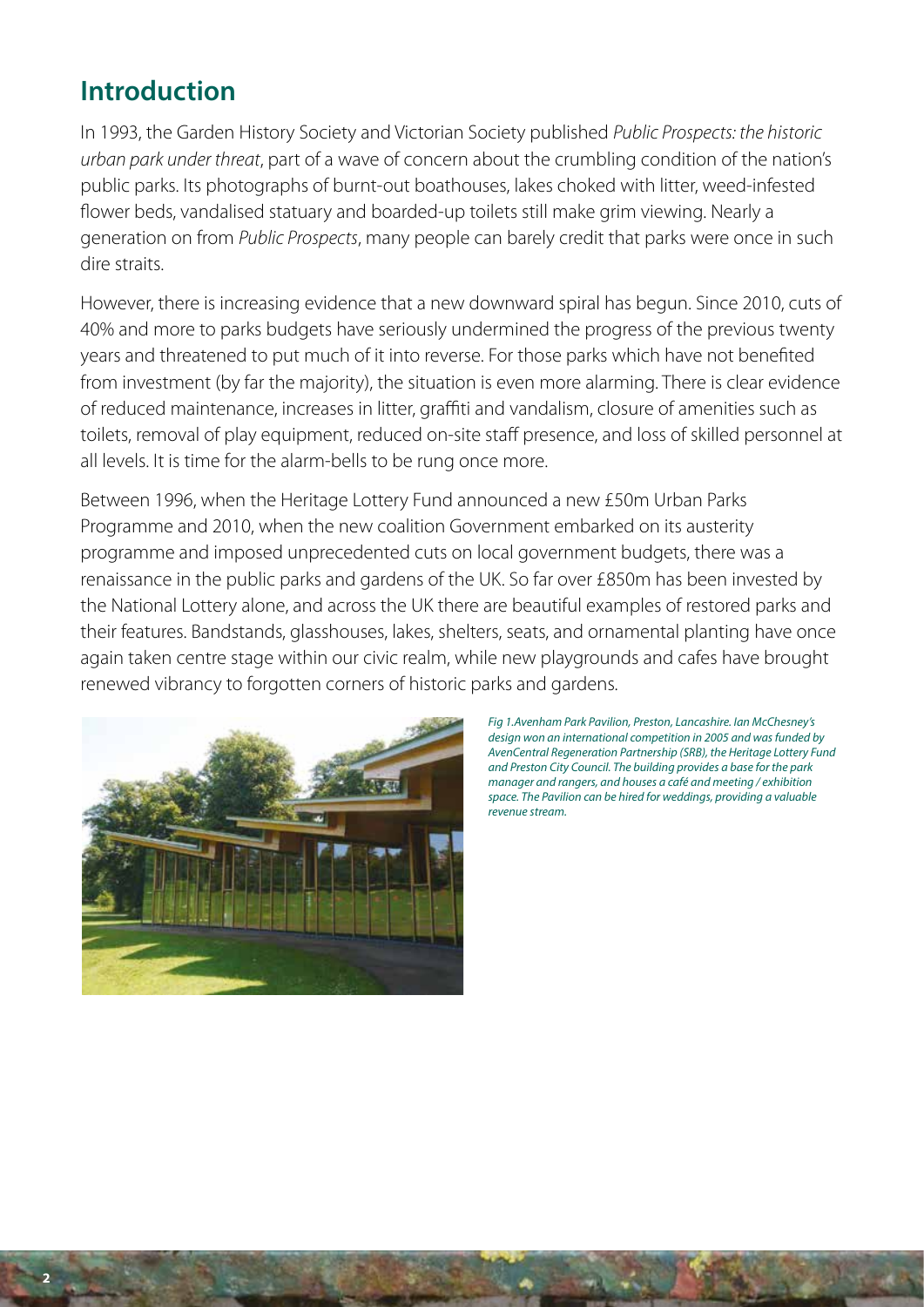The period has also seen a huge rise in awareness of the historic and design interest of public parks and their cultural value to communities. There are now thousands of Friends groups supporting their local parks in different ways, organising events, fund-raising, leading walks and other activities, litter-picking and weeding and increasingly taking more responsibility.



*Fig 2.Annual Boer War Commemoration, Mesnes Park, Wigan (2014). Photograph courtesy of B Squadron Queen's Own Yeomanry.*

Over the last two decades a huge investment has also been made in research on the history, management and funding of public parks, and also on their social, economic and environmental importance. We are better placed than ever to value and protect our public parks. However, despite all that knowledge of the value of good quality parks, the cuts since 2010 have revealed their continuing vulnerability and we find ourselves again at a point of crisis.

In recognition of mounting concern, the House of Commons Communities and Local

Government Select Committee announced in July 2016 that it would hold an inquiry into the future of public parks. At the time of writing, the Committee had received 384 submissions from every sector of society, as well as a 273,000-signature petition, demonstrating the high value placed on public parks across the country and the breadth of concern over the current crisis.

While the problem and solution are essentially simple – you get the parks you are willing to pay for - the issues are political and sit uneasily with the nation's current political direction. Control of taxation, the shrinking role of the state, and privatisation are key matters for the future of parks but are also major political policy debates. The challenge is enormous, but after two decades of investment, research, campaigns and voluntary efforts, it is unthinkable that we should fail.



*Fig 3 GelliPark,Rhondda Cynon Taf (2016)*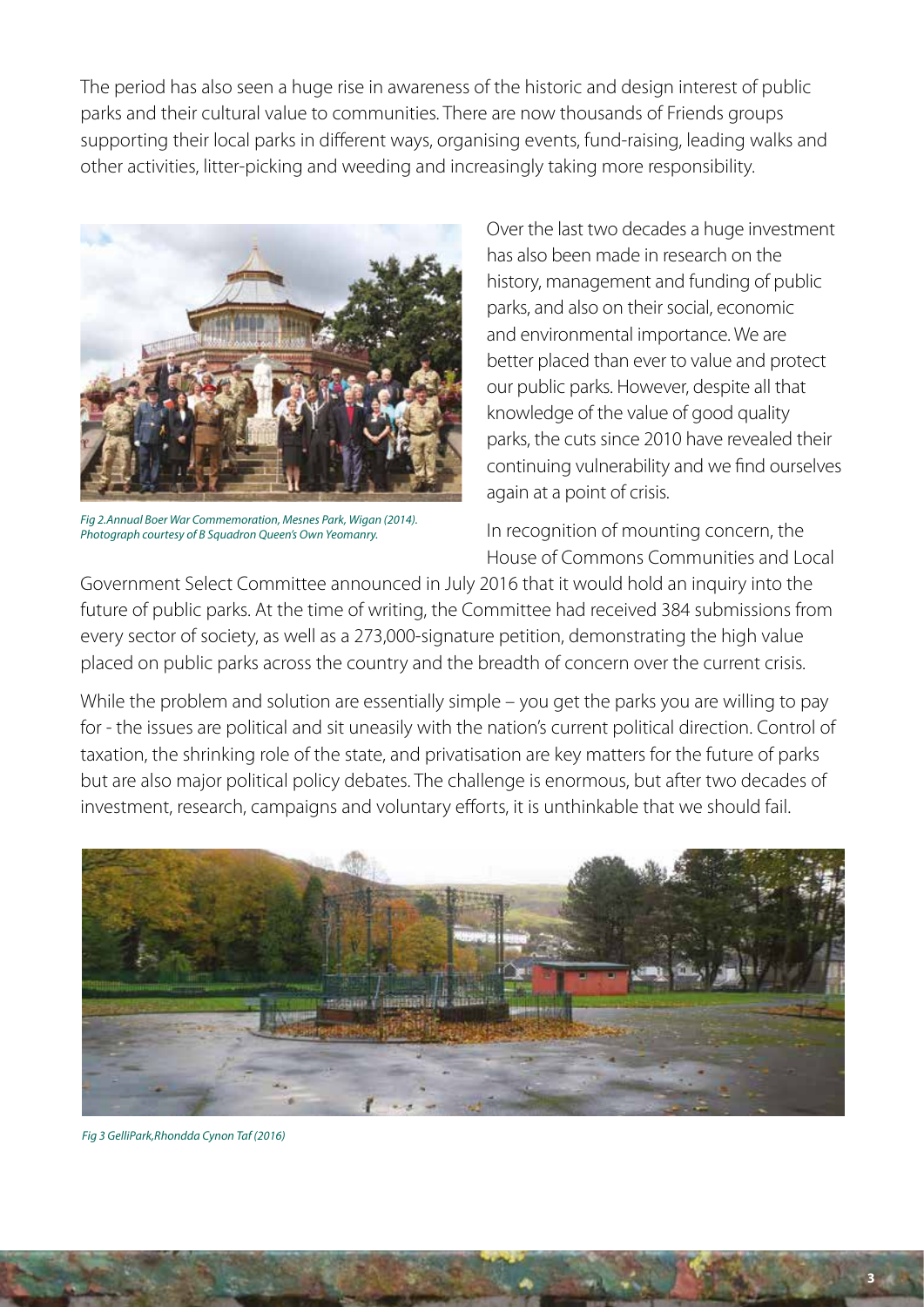# **The Parks 'Renaissance' 1995-2010**

In 1996 the launch of the Heritage Lottery Fund's Urban Parks Programme marked a momentous turning point in the fortunes of British public parks. Over the past twenty years the HLF, with Big Lottery, has invested heavily in a range of sites, demonstrating the benefits of substantial spending on park architecture, horticulture, staffing and strategy. It grant-aided both nationally and locally important parks; it supported not only repair of historic features but the introduction of new buildings and amenities; and it also attempted to address long-term maintenance through funding for staff posts and a requirement for 10-year management plans.

1996 also saw the launch of another scheme that raised and maintained standards across Britain's public parks. The Green Flag Award® scheme made its first awards in 1997 and today provides a benchmark of excellence. Over the past 20 years the scheme has expanded and today also operates the



*Fig 3 Cassiobury Park, Watford (2016).*



*Fig 5 Magnesia Well Tea Room, now 'Ripley Ice Cream and Café', Valley Gardens, Harrogate (c.2015).*

Green Flag Community Award, formerly Green Pennant Award® (2002) for spaces managed by community groups and volunteers, and Green Heritage Site Accreditation (2003) for sites of historic interest.The number of parks attaining Green Flag status rose steadily from 7 in 1997 to 1400 in 2015, a trajectory that testifies to the investment of money, time and commitment by local authorities, charities, and communities.

The positive impact of HLF's Urban Parks Programme and its successor, Parks for People, can be seen across Britain alongside restoration projects funded by the European Union, local authorities, charities and national government schemes.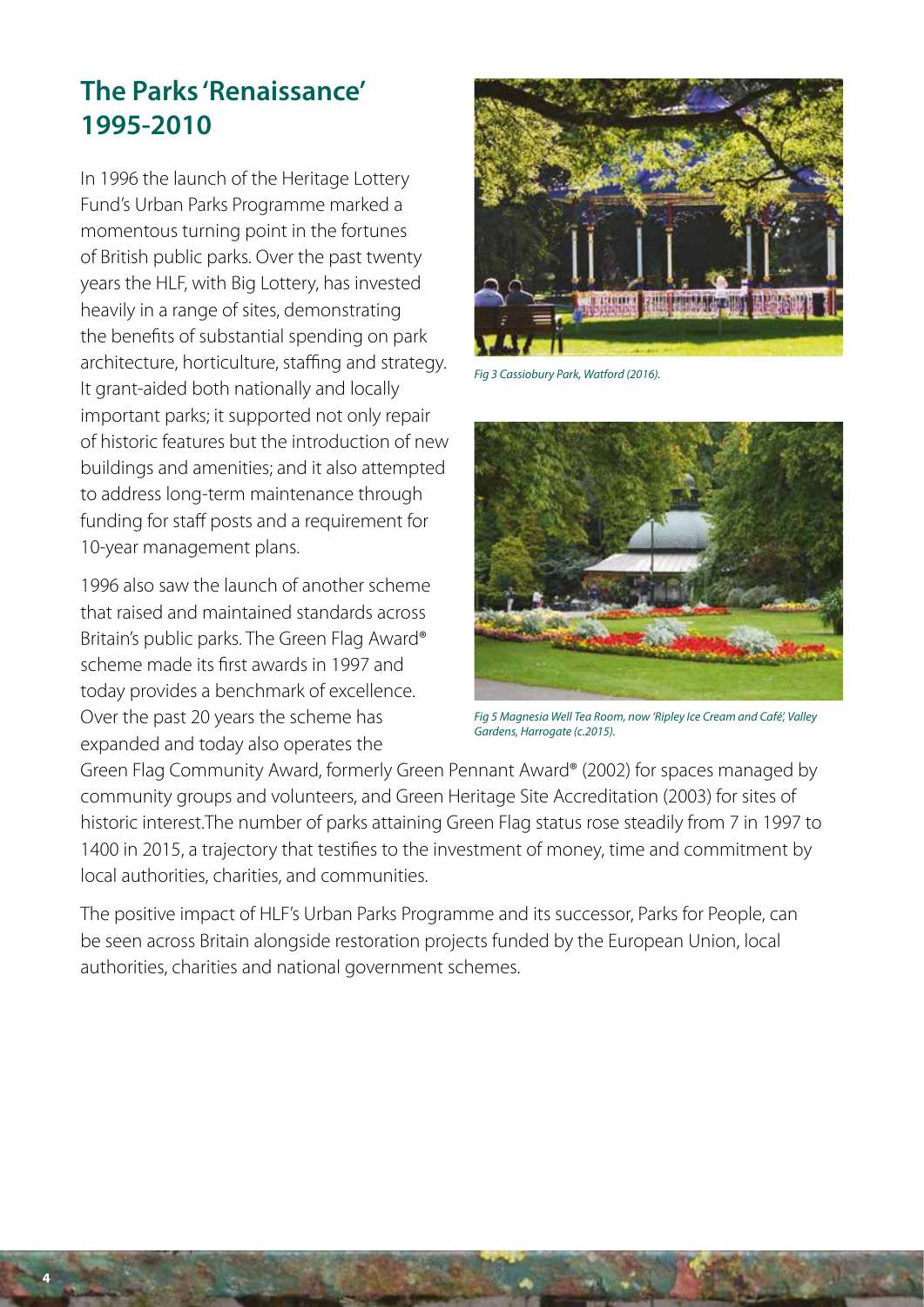

*Fig 6.Sefton Park Palm House before restoration.*



*Fig 7 Statue now reinstated outside the Palm House, 2006.*



*Fig 8 Bridge and Dell in Sefton Park, 2006.*

#### **Sefton Park, Liverpool**

By the early 1990s, the iconic Sefton Park Palm House in Liverpool was in a state of almost total dereliction. The building was closed for safety reasons in the mid-1980s, and Public Prospects recorded that 'the statues which stood outside the Palm House have been removed for safekeeping' (5).

Around the same time, 'Save the Palm House Campaign' was founded, which led in turn to the formation of 'The Friends of Sefton Park Palm House' (later The Palm House Preservation Trust). Limited sums made available in 1993 through the Government's Urban Programme funded some emergency repairs, but it was the arrival of the HLF Urban Parks Programme in 1996 that secured the future of the Palm House. In March 1998, Liverpool City Council received an HLF grant of £2,442,000 to support the preservation and repair of Sefton Park Palm House. The project was the result of a protracted and heated campaign by local residents who witnessed the decay of this striking building. Together with funds from English Heritage, the European Regional Development Fund, Sefton Park Palm House Preservation Trust, and the City Council, the building underwent complete restoration. The impact extended beyond this one structure. Other communities witnessed what could be done and began to campaign to rescue their own precious glasshouses. The dire state of other historic features within Sefton Park also began to attract public attention. In 2004, HLF awarded Liverpool City Council £4,958,000 to fund the restoration and regeneration of the wider Sefton Park.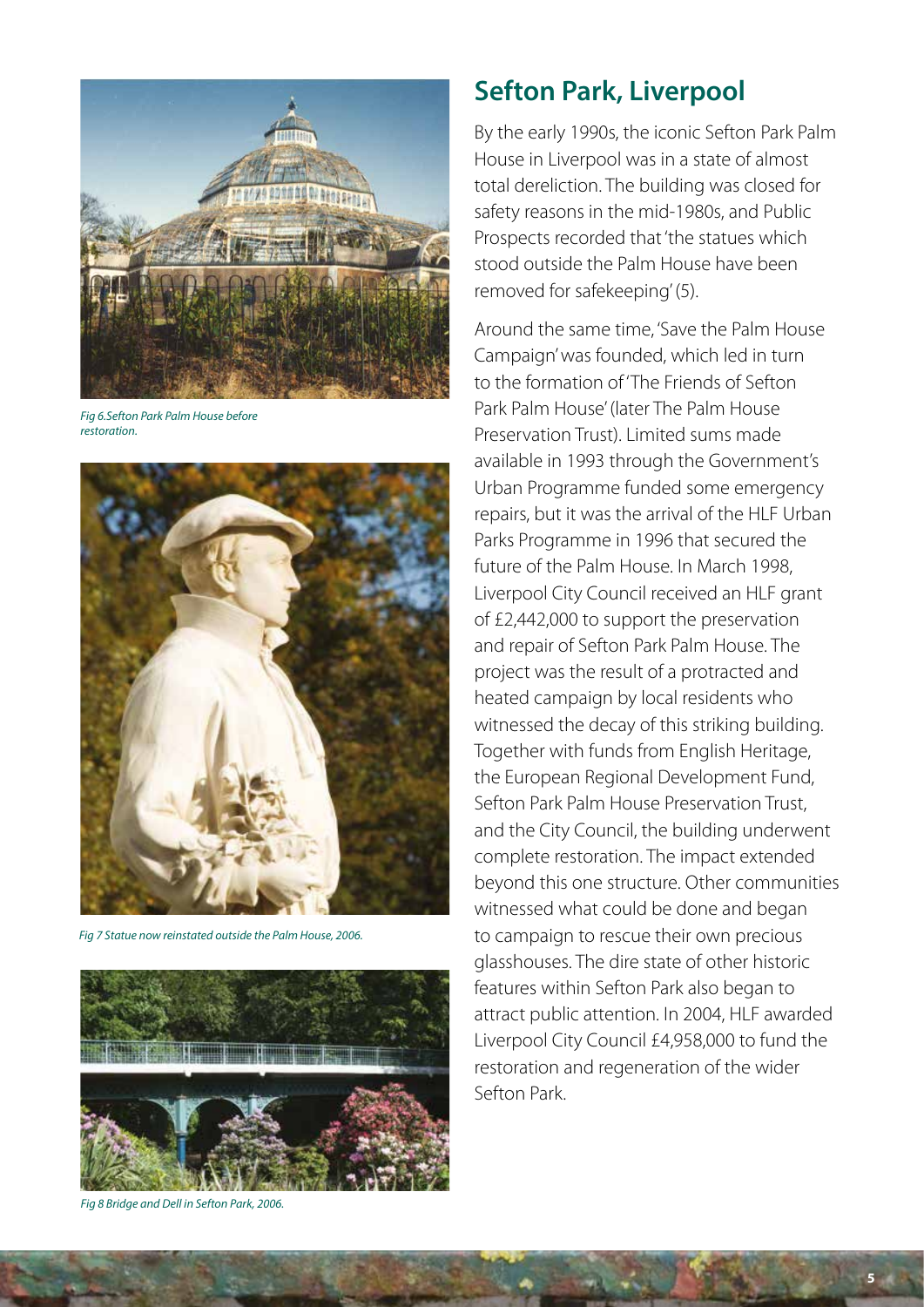Although many historical park features have been rescued and restored since 1995, it has proved impossible or unviable to save every structure. Sefton Park boathouse, which also featured in Public Prospects suffered another decade of neglect, resulting in its complete destruction by arson. The arrival of HLF funding enabled the construction of a new boathouse café, which is now run as a private business under 'Boat House Kiosk Ltd.' Lewis Hornblower's timber framed boathouse, which had survived for over a century, was lost just a few years before the essential funding arrived. The rapidity with which the condition of this long-standing and much-loved structure degenerated highlights the urgency of the need for protecting what remains of historic parks' fabric.

#### **Heaton Park, Manchester**

Heaton Park is representative of many of the nation's public parks in that it originated as a private estate. Elements of the landscape date from the late eighteenth century, but it underwent considerable changes and additions after 1902 when it was acquired by the Manchester Corporation. In the 1960s, the Post Office Tower and a water treatment plant were built in the park. Successive changes and additions make sites like Heaton Park particularly challenging to manage. By the 1990s the historic integrity of the park and its overall condition was in decline. In 1999 HLF awarded Heaton Park £5,199,000 and the site has benefitted from over £10 million of investment since the mid-1990s. The restoration project reinstated much of the original planting and landscape design which over the years had been compromised by misguided additions. The project also saw the restoration of the Grade II listed Dower House which has found a new function as the headquarters of the Manchester Beekeepers Society. Today, Heaton Park provides a community arena for events such as parkruns, concerts, and commemorative events, while a Heaton Park Trust (an umbrella organisation of local community groups) ensures that the park remains prominent on the local authority's agenda.



*Fig 9 Sefton Park boathouse, c.1895 Fig 9 Sefton Park boathouse, c.1895*



*Fig 10 Site of Sefton Park Boat house, 2006.*



*Fig 11 Boat House Kiosk, Sefton Park, 2014.*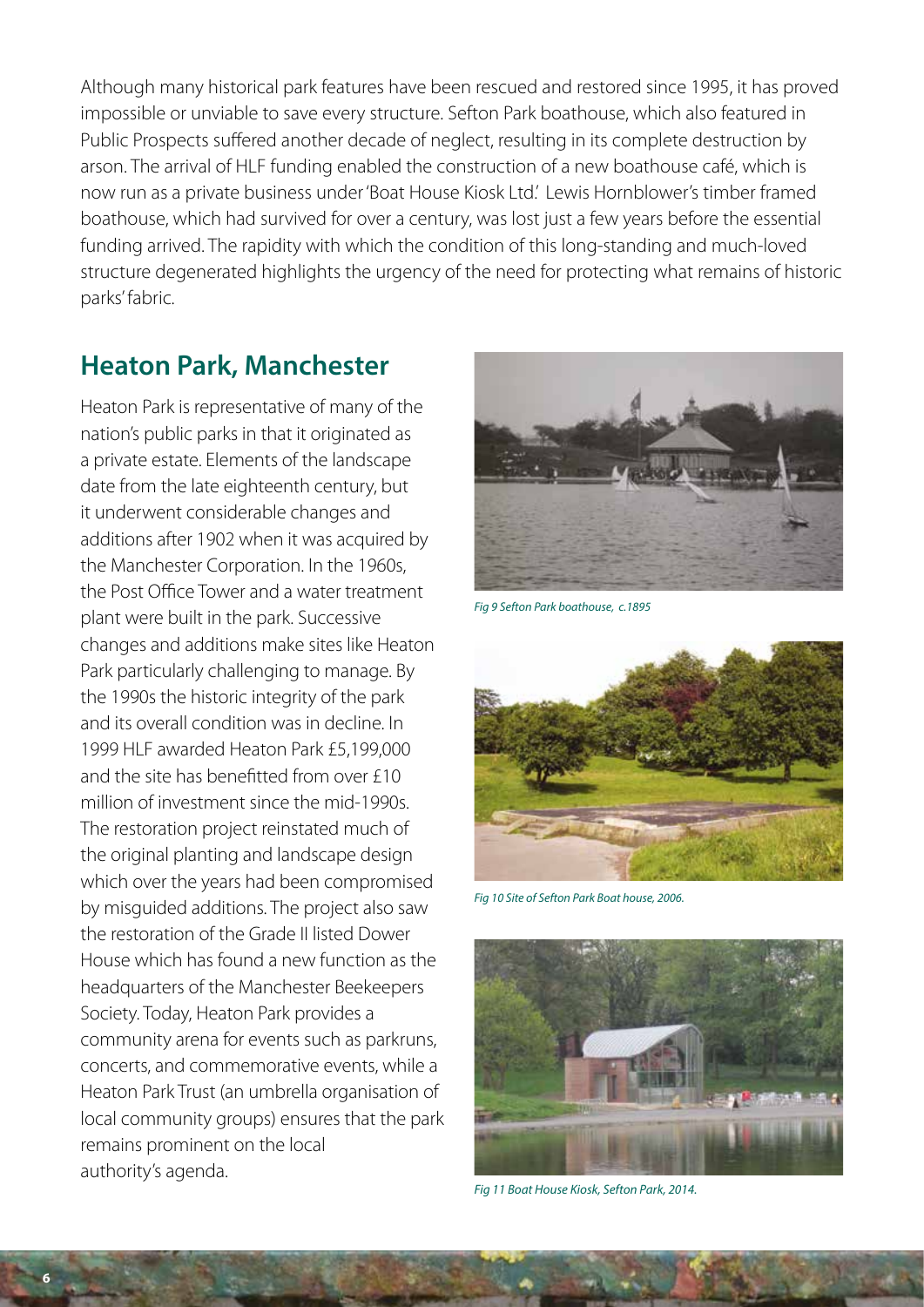But Heaton Park stands as a sombre warning of the high financial cost of ill-considered changes and management drift in historic parks and gardens. Piecemeal additions combined with underfunding can cause chronic financial, environmental and social problems for heritage assets, and the site continues to face ongoing challenges in funding and management. Since the Lotteryinvestment, Manchester City Council has had to turn to the National Trust for additional assistance and notwithstanding over £400,000 of investment from Historic England, Heaton Hall remains on the Heritage at Risk Register.



*Fig 12 Heaton Park, Manchester. Photograph by Mike Peel.*

Over a period of two decades, the HLF has emerged as the dominant, and increasingly the sole, investor in park restoration and regeneration. Nevertheless, not every restoration project has been funded by Lottery grants.

Between 2007 and 2009 £14 million was spent restoring key historic features within Stanley Park, including the lakes, terrace, and Gladstone Conservatory. The project comprised part of the New Anfield Project and was funded by the Neighbourhood Renewal Fund, European Union Objective One, Housing Market Renewal Initiative, and Liverpool Football Club.The impact of the renovation project has been significant and transformed a site that had become a 'no go' area for many residents into a popular and busy destination park. However, the investment came with considerable conditions. In return for part-funding the restoration project, in 2007 Liverpool Football Club obtained permission for the construction of a new football stadium in the south-eastern section of the park. The financial crisis of 2008 resulted in a rethinking of the Anfield Stadium scheme and the Club has since chosen to redevelop and improve the existing stadium. This is potentially fortunate for Stanley Park, although the agreement to build on a large tract of the park sets a worrying precedent, both for this site and parks across the country.





*Figs 13 and 14 Gothic Pavilion, Stanley Park, Liverpool. Victims of arson 2006 and restored 2014.*

**7**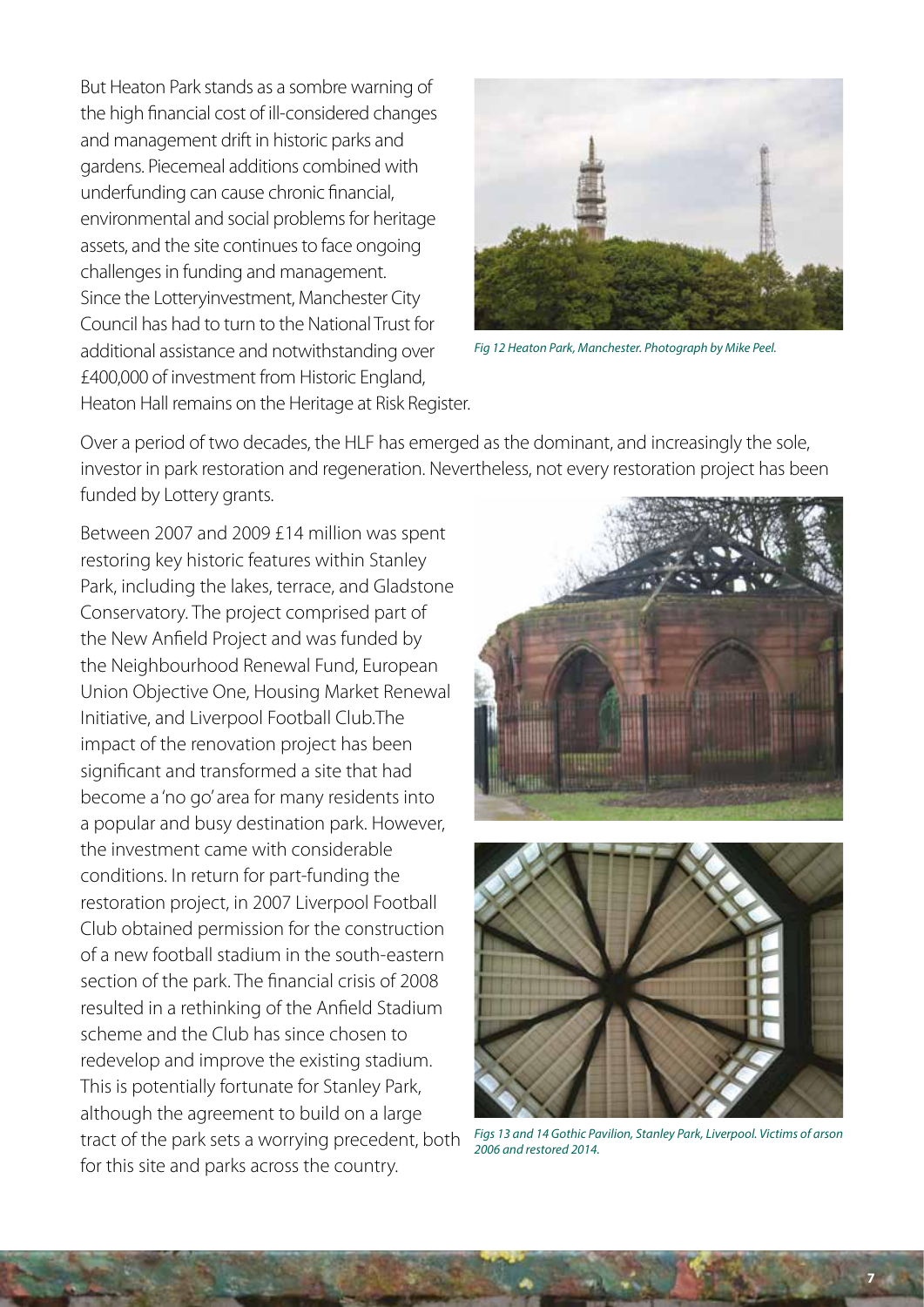

*Figs 15 and 16 View from the Terrace, Stanley Park, Liverpool in 2006 and 2014.*

### **Bushey Rose Garden, Hertsmere**

Designed in 1912 by Thomas Mawson under commission by the artist Hubert von Herkomer, Bushey Rose Garden is now owned by Hertsmere Borough Council and in the 1980s and 1990s suffered from neglect and under-investment. Widely recognised for its historical significance, in 2002 it was added to Historic England's *Register of Parks and Gardens*. However, in 2005 the Council was forced to close it due to vandalism. Over the next four years the Council received funds from the Parks for People programme which enabled the restoration of the summer house, cloisters, Rose temple, pergola, fountain, Rose pillars, toilets, and planting. The site now benefits from an active Friends group who work to



*Fig 17 The Summer House, Bushey Rose Garden, Hertsmere.* 

ensure the garden never reverts to its former vandalised condition.

#### **Friends groups and community action**

The funding and success of Friends groups, dedicated to a particular park, is one of the most positive legacies of the parks renaissance of the past twenty years. According to their umbrella group, the National Federation of Parks and Green Spaces, there are now over 5000 such groups throughout the UK and many regional or city-wide networks and forums.

A study undertaken by Birmingham Open Spaces Forum and Be Active found that parks with Friends groups benefit from an average of £35k a year in additional funding.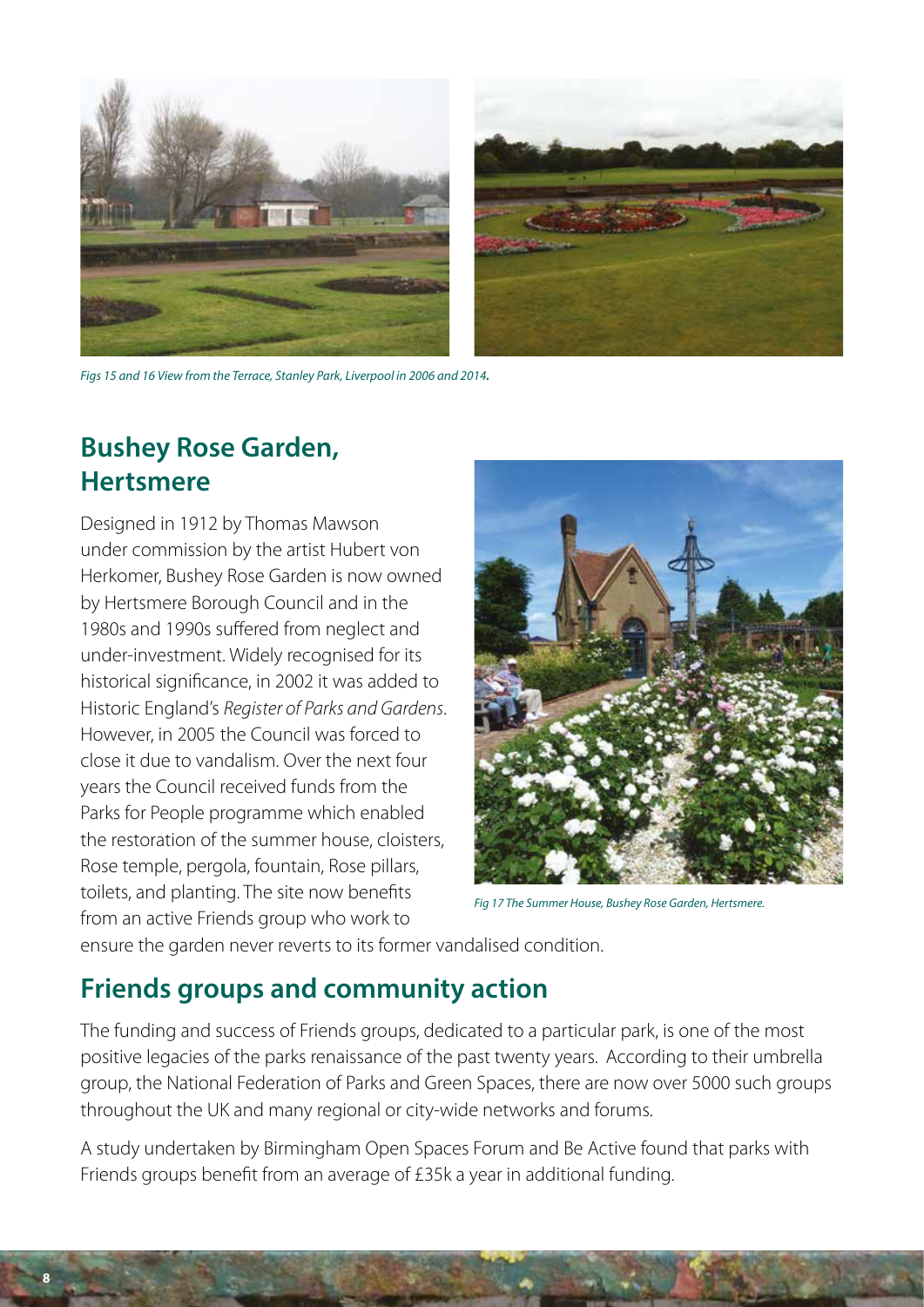A clear shift has taken place since 1996 in that today Friends play a more pivotal role in the promotion and protection of public parks. Their importance is now widely recognised by Government, the HLF and local authorities. Although involvement of local people and communities was always encouraged by the HLF - and indeed the formation of Friends groups is now a condition of Parks for People grants - the loss of local authority personnel and reductions in routine maintenance since 2010 have placed increasing demands on them. While there are many benefits from this direct community involvement, including the cultivation of a sense of ownership among local people who gain a more direct say in the future of their local park, these cannot be taken for granted.

Cuts to local authority budgets have a knock-on effect even where volunteering has been relatively successful. There have been numerous attempts to mitigate the negative impact of funding cuts by developing cultures of volunteering and philanthropy, which have met with varying success. Although volunteers are cheap, they are not free. There is no doubt that effective volunteering and community participation takes significant and sustained support from local authorities: where community development staff and park rangers are cut, and indeed where small but vital levels of financial or in-kind support are cut, this can seriously undermine the sustainability of community engagement. Friends of parks need, and deserve, ongoing support from local authorities if they are to flourish.

Millennium Greens, an initiative by the Countryside Agency to transfer small areas of local authority-owned land to local communities, was launched in 1996 with the aim of creating 250 new public open spaces by 2000. Today, many struggle to raise enough money to fund even baseline maintenance tasks, such as grass cutting. The Countryside Agency's successor, Natural England, concluded that too many of the Greens were unsustainable, leading to abandonment. In some instances the local authority has become the trustee of the Green.

There are thousands of people of all ages donating their time and skills to public parks, many with a wealth of past professional experience and skills. But reliance on volunteers is likely to be unfair to poorer communities. Despite the passionate enthusiasm of thousands of individuals, communities with low levels of cultural capital, transient populations, and/or busy, working populations will struggle to meet the increasing demands placed on Friends groups.

# **Birmingham Open Spaces Forum**

Birmingham Open Spaces Forum (BOSF) was founded in 2005 to bring together numerous Friends groups that had emerged across the city over the course of a decade. Today there are more than 130 member groups of different sizes that work alongside the City Council to enhance and protect Birmingham's open spaces. BOSF alone contributes additional grounds maintenance with a value of more than £10k a month. Following a long battle, the cost of insuring volunteers in BOSF is now covered by Birmingham City Council. However, not all Friends groups have been as lucky, and many are heavily dependent on a small core of individuals.

**9**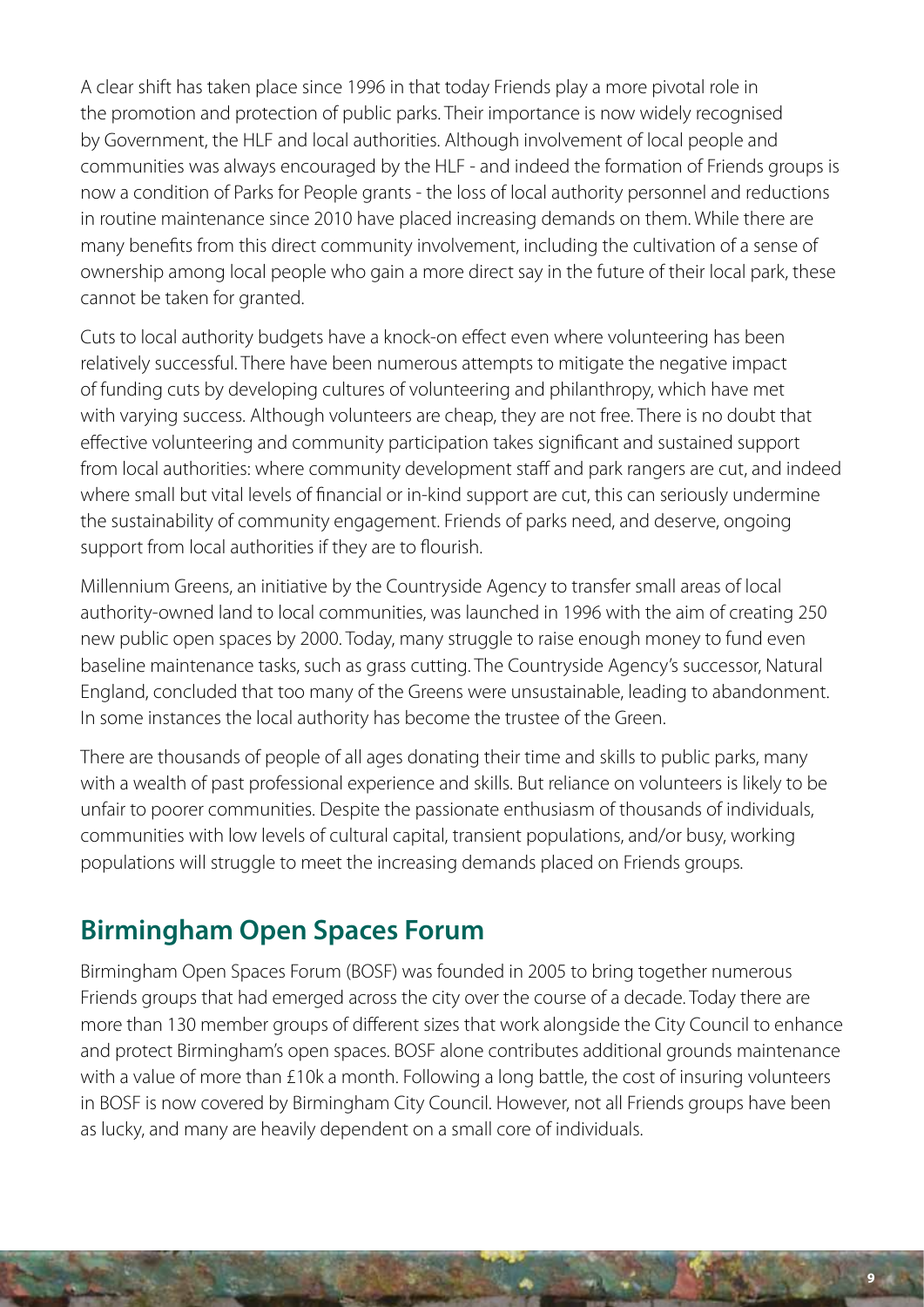# **Research**

The past twenty years have seen a wide range of research, examining every aspect of the importance of parks. The regeneration of historic parks has required not only significant sums of investment, but also a high level of professional expertise and analysis. In addition, the investment has needed support in terms of developing understanding of the wider benefits of good quality public parks. To this end, the work of HLF, Big Lottery, local authorities, Friends groups, and organisations including Historic England, the Parks Alliance and the now defunct Green Space and CABESpace has been informed and supported by myriad research projects and publications,the most notable of which are listed in the Further Reading section below.

These have addressed and demonstrated:

- the economic value of good parks in terms of economic activity in surrounding areas, value for money, attractiveness to inward investment, and property values;
- the social value in terms of social cohesion, crime reduction, quality of life, education and health;
- the environmental value in terms of biodiversity, carbon capture, pollution and urban drainage.

Most recently, HLF has spelt out the threat to parks from austerity in its two *State of UK Parks* reports in 2014 and 2016. Those responsible for the future of our parks and gardens can no longer claim to be inhibited in their actions by a lack of evidence of their importance.

### **Austerity 2010-**

Money for the day-to-day business of maintaining public parks in decent condition has always been tight. Even during the good years described above, parks managers' budgets were being nibbled away. But since 2010 the scale of the cuts to local authority budgets along with continuing restrictions on local authorities' ability to raise council tax levels has had an impact on a different order of magnitude. In some instances, councils have stated explicitly that there will be no



*Fig 18 Tea Pavilion, Ashburton Park, Croydon.*

budget for public parks from 2017 onwards. Their lack of asset value in terms of hard cash has made public parks effectively invisible in the Government's calculation of council budgets. It is therefore unsurprising that a financial black hole has emerged which again risks consuming the cherished green spaces of countless communities around the UK.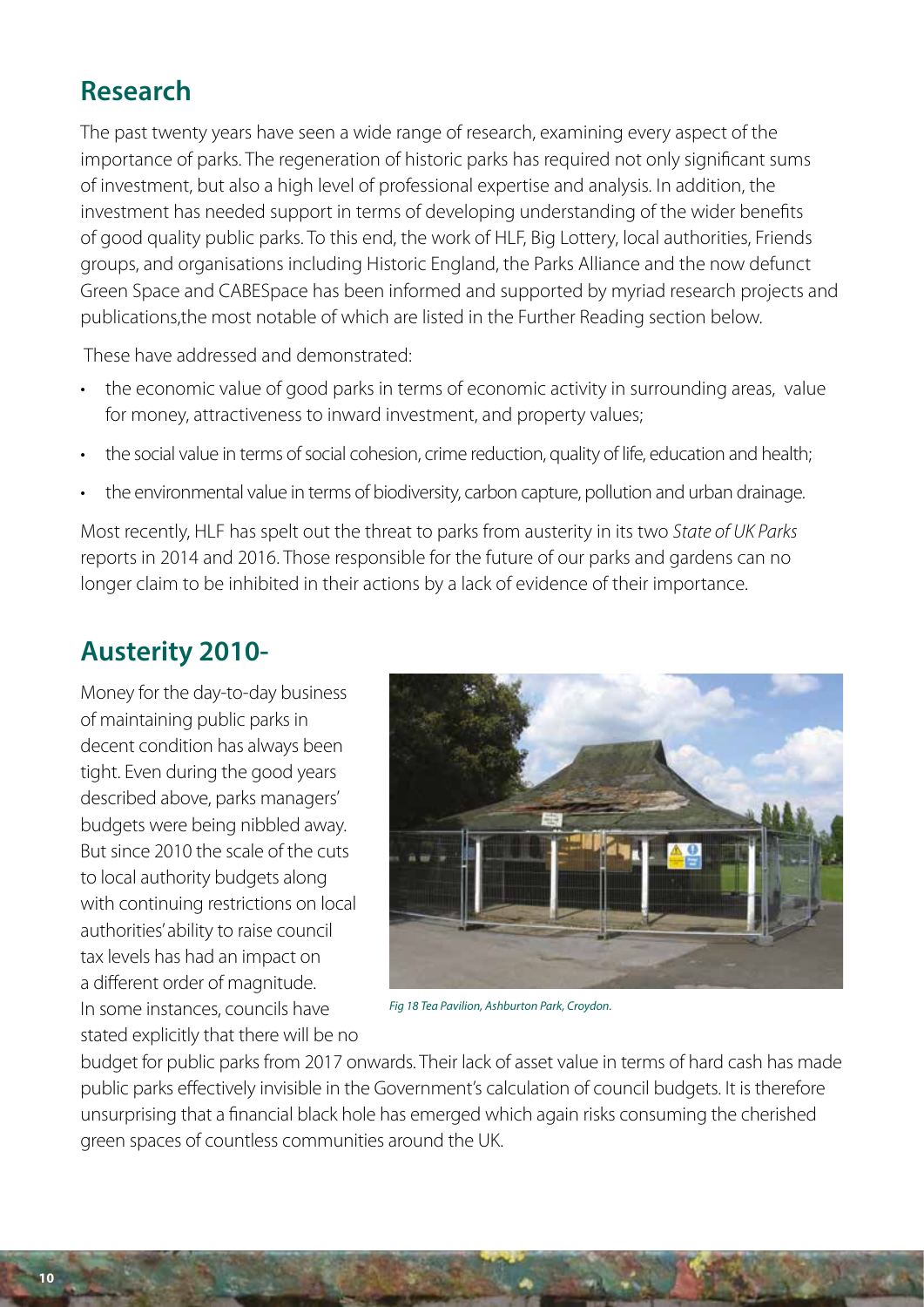To some extent the impact of recent cuts has been disguised by twenty years of significant investment from the National Lottery. Much of the most egregious decay and dereliction was repaired, although HLF's insistence on the need for ongoing maintenance was not always heeded. For national government, it provided a comforting sense that the matter was in hand, complemented by a number of actions, such as the Urban White Paper (2000), its policy document *Cleaner Safer Greener (2003)* and the setting up of CABESpace in 2003. At a local level also, Lottery investment had created a positive mood about parks, resulting in the development of green space strategies and growth in user groups.

However, these funds were never designed as a substitute for local authority funding, nor for national leadership, and today the provision of even modest levels of partnership funding is beyond many local authorities. For many park managers, the time-consuming process of compiling grant applications, or even applying for Green Flag status, is no longer practicable. Baseline services are at risk of being withdrawn altogether, with the threat that our historic parks will once again become dirty and dangerous, and as users become discouraged, a spiral of decline will once again begin.



*Fig 19 Damage and decay are inevitable to some degree. However, failure to repair damaged park property can create a downward spiral in condition.*





*Fig 20 Kingswood Park, South Gloucestershire Fig 21 Leazes Park, Newcastle-Upon-Tyne (c.2015). Basic maintenance is one of least glamourous but most essential expenses. Litter, neglected horticulture and dog fouling can blight even the most historicallyimportant parks*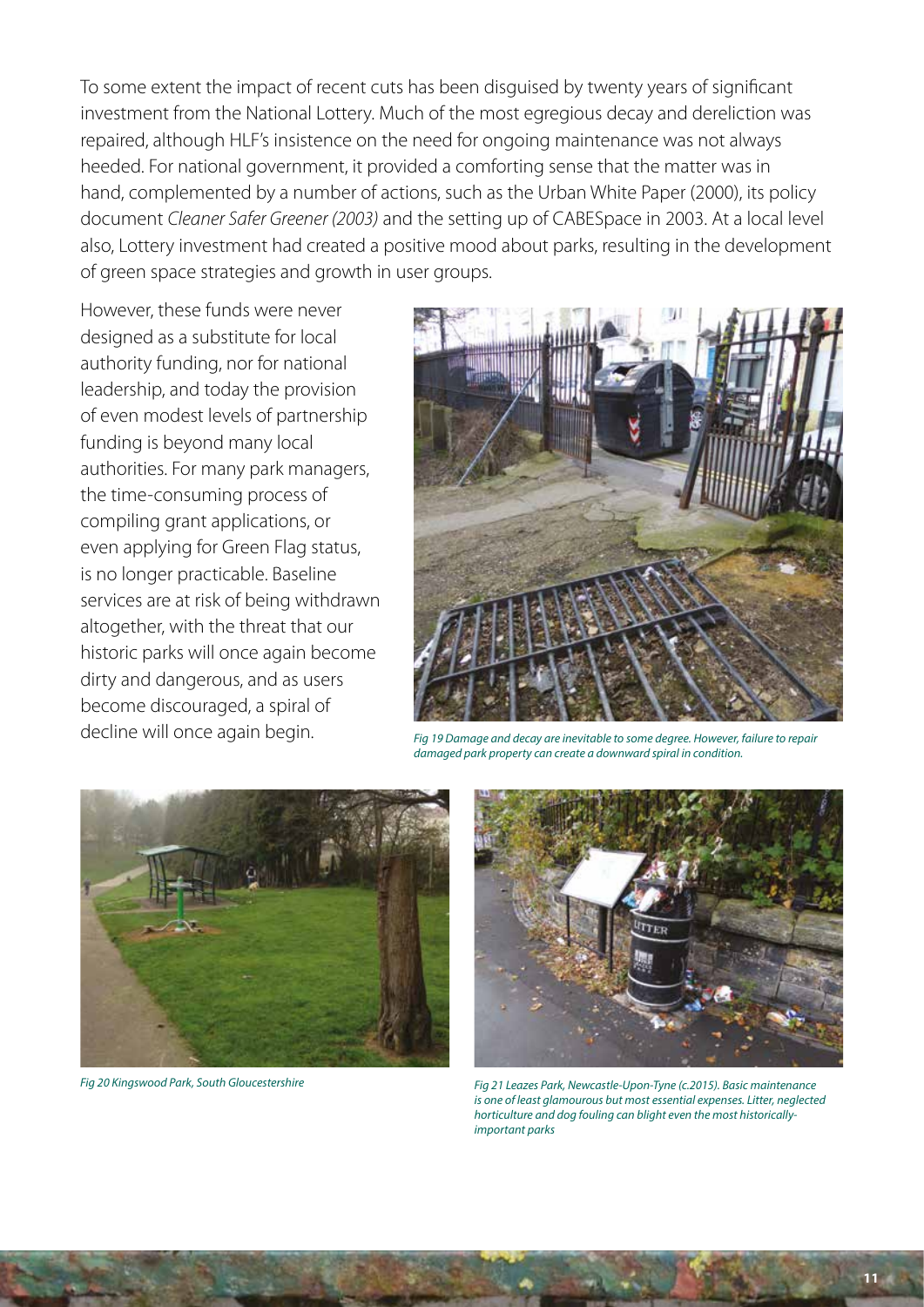Although local authority budgets are being cut, the HLF and Big Lottery Fund have thus far continued to fund the conservation, restoration and regeneration of public parks. In fact, as local authorities have come under increasing pressure and as other sources of capital funding, such as the European Regional Development Fund, have become more elusive, the National Lottery has become the de facto 'last funder standing'.

In 2001, the HLF and Greenspace produced the Public Parks Assessment, a questionnaire-based assessment of condition and trends in public parks. It revealed the full-scale of the decline over the preceding twenty years, counting for example 57% of bandstands, and 70% of glasshouses having been lost in that period, along with 30% of toilets and 27% of ornamental gates. In addition it revealed the haemorrhage of funding: in those twenty years from 1979/80, total revenue spend had dropped by £1.3bn. This evidence largely formed the case for ongoing Lottery investment, but the achievements in reversing the decline are now under threat: reexamination of condition and trends in 2014-16 reveals that on present trends the number of parks in declining condition will be actually be higher in 2020 than in 2001.

# **Threats to parks**

The crisis facing public parks in England today is to some extent historical in its making. Since the nineteenth century, national government has championed parks' value but missed opportunities to protect that value. One reason for this is that many people presume the 'golden age' of the public park was the Victorian period, when philanthropists donated fountains and park keepers were to be found across the country. However, in reality, high standards were never protected, and we underestimate the efforts and resources always required to keep threats at bay.

### **Vandalism**

One of the most evident blights to public parks identified in *Public Prospects* remains a threat today. Vandalism dogged public parks from their outset and graffiti, arson, and theft have always been a challenge for park managers. Even restored parks can suffer significant damage. In September 2015 arsonists caused £20,000 of damage to the beautifully restored Swiss Bridge in Grade I listed Birkenhead Park. In some neighbourhoods, cuts to wider public services, such as policing, make maintaining an effective security presence in parks impossible. While volunteers and increasing numbers of park visitors may act as a deterrent, few sites are secured at night, leaving them vulnerable to vandalism of all forms.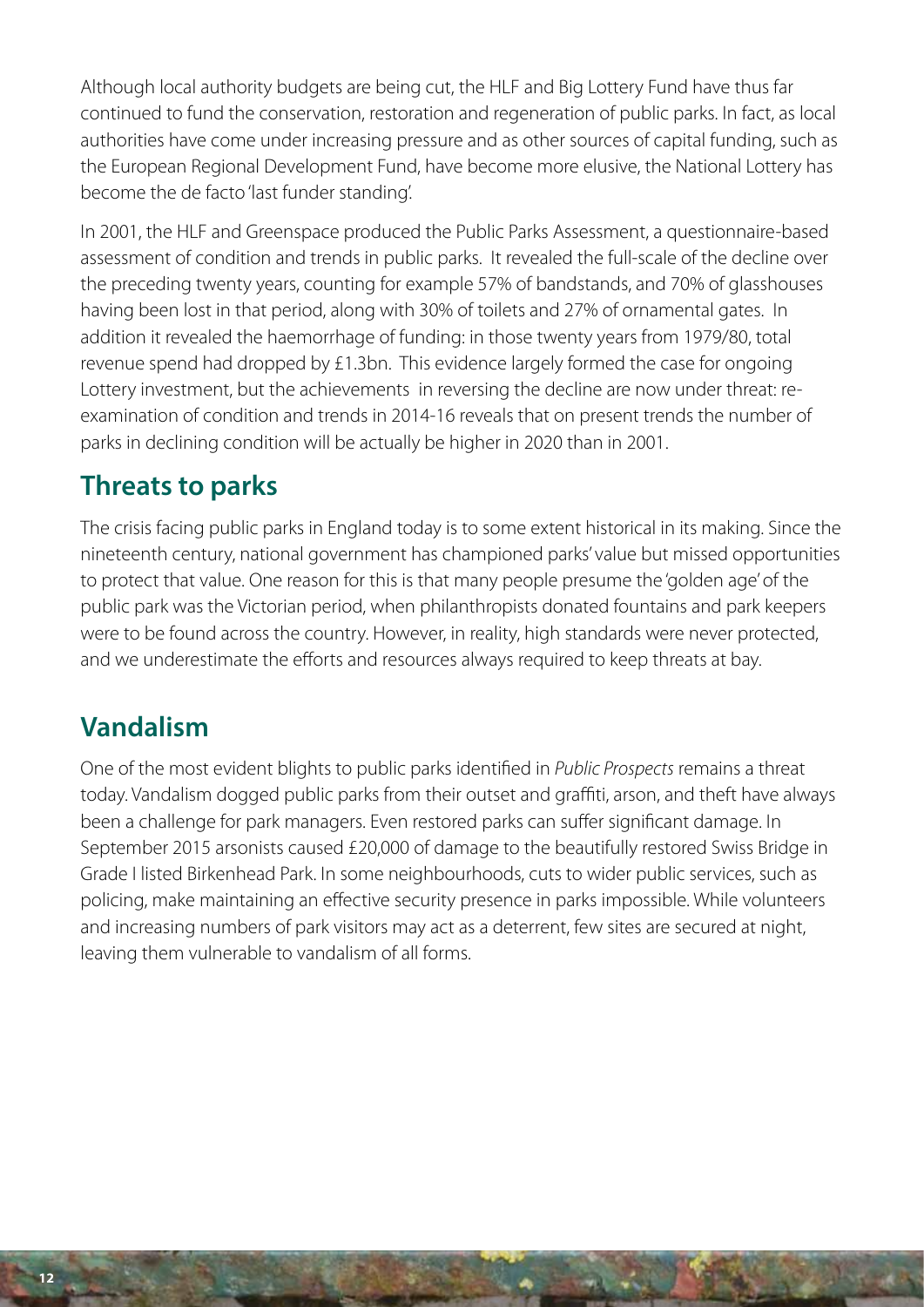

*Figs 22 and 23 The consequences of arson on the restored, Grade I listed Swiss Bridge, Birkenhead Park, (2006 and 2015)*



*Figs 24 and 25 The fountain, Wavertree Playground, Liverpool. The cast iron decorative birds were stolen by metal thieves in the late twentieth century, leaving only the feet behind.* 

Despite recent tightening up on illegal dealers, commercial demand for lead, iron and copper continues to pose a threat to historic statues and buildings in parks. In 2011, a bronze Barbara Hepworth statue valued at around £500,000 was stolen from Dulwich Park in South London by metal thieves. There have been similar instances across the country. Such theft not only compromises the quality of the park environment, but also places additional financial pressure on local authorities via rising insurance premiums. Many local authorities in fact have no insurance cover for public parks or only self-insurance, which in practice often means the same thing.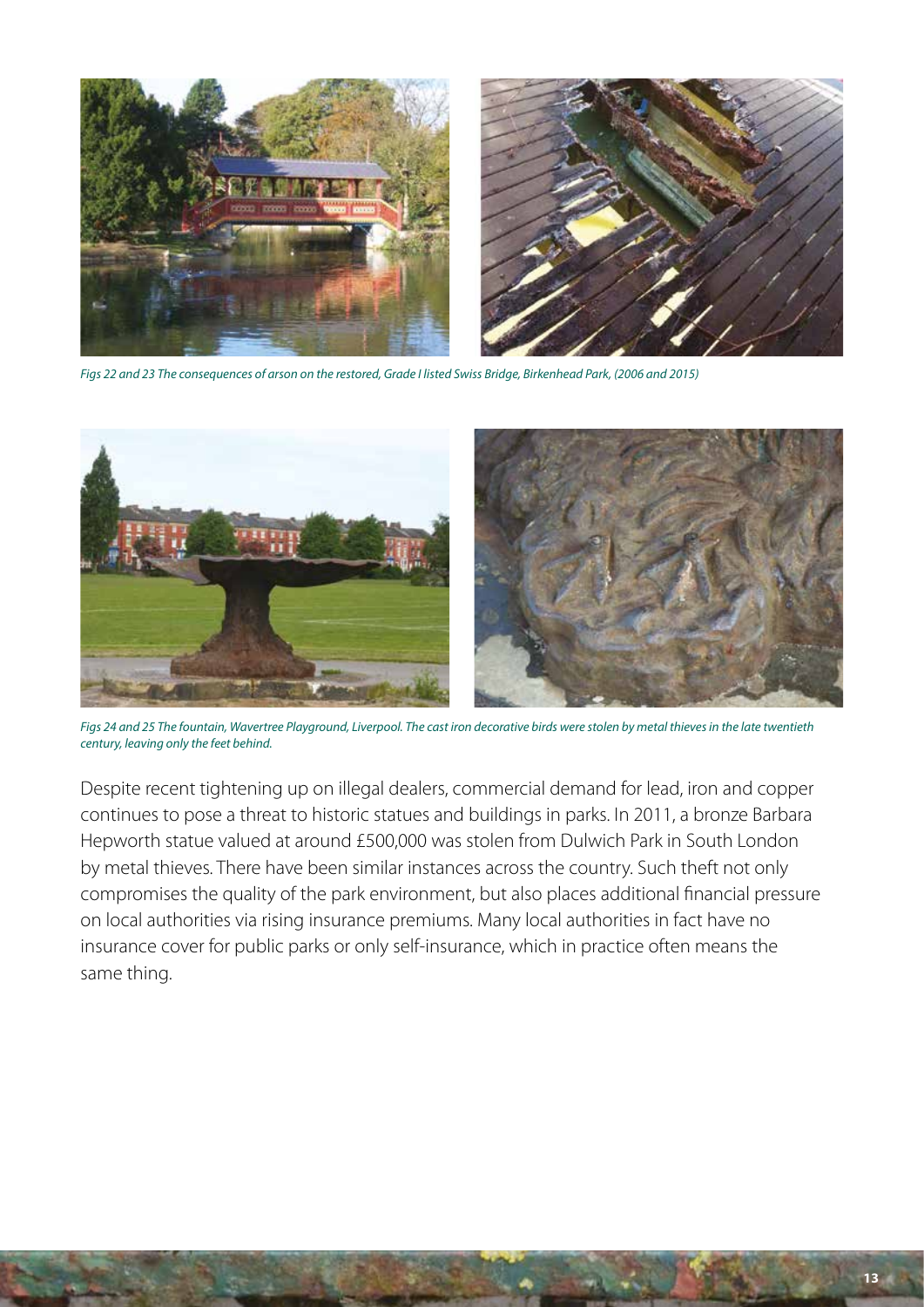# **Competition**

The competition process that determines the allocation of grants demands a significant investment of time and money on the part of a local authority. As local authorities close or merge departments and lose dedicated green space managers, their capacity to compile applications diminishes. Even in the period before austerity, the nature of funding competition meant that when applying for external funding, local authorities had to be selective in the sites they took forward. The problems facing those not chosen have been compounded as their more fortunate counterparts absorbed a disproportionate



*Fig 26 Boulogne Road playground, Croydon.*

percentage of council officers' time, attention and budget. Thus, while Sefton Park has flourished, the nearby Newsham Park has continued on a downward spiral.

### **Revenue funding**

Significant capital investment has rescued many of our most vulnerable historic park structures from imminent collapse. However, this still represents only a tiny minority of the buildings and landscapes in need of protection. Furthermore, even when restoration is achieved, it is only the start of a very long road on which financial survival is never guaranteed. Parks which do not suffer from vandalism or theft still need reliable funding streams to mitigate day-to-day wear and tear. The HLF and local authorities both recognise the need for sustainable revenue streams to secure their investment but designing such strategies is far from straightforward and has its own attendant costs. It is a measure of the difficulty of securing long-term financial commitment within local authorities that core-funding was the one subject never tackled in all the research referred to above. Ever since contracting out began in the eighties, it has become often impossible to answer the simple question: what does it cost to maintain any one particular park? The absence of this essential data increases the vulnerability of parks to cuts, which particularly since 2010 have generally been demanded without any clear understanding of their impact on the ground.



*Figs 27 and 28 (Below) Newsham Park, Liverpool in 2006 and after a further decade of neglect in 2016*

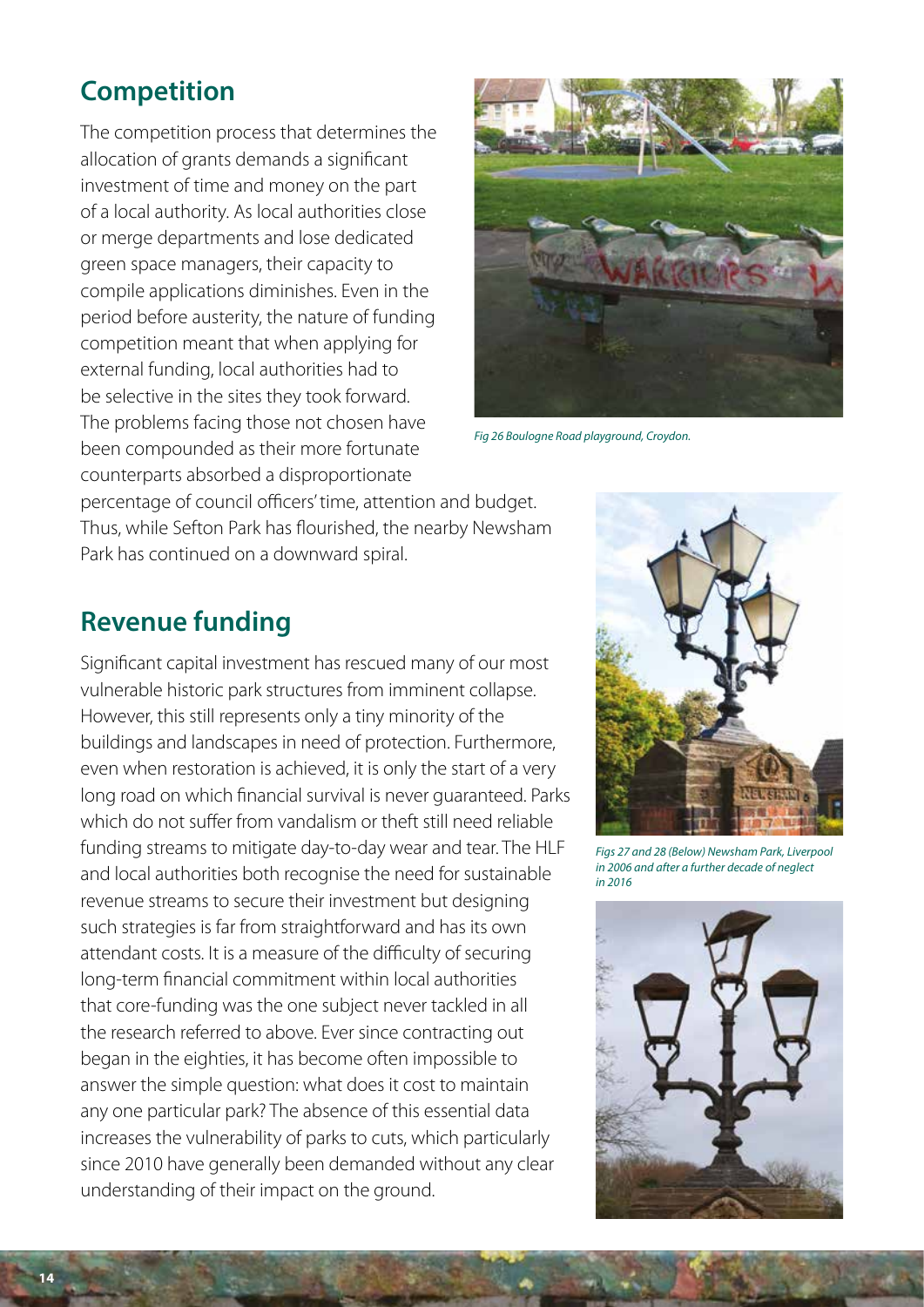Today, the need for ongoing investment to maintain successful HLF-funded projects is increasingly apparent. As the first generation of HLF-funded projects approach their twentieth birthday, promises to protect HLF investment are being tested. In some instances park assets have been transferred from local authority control; others are threatened by changing parks strategies. Even the most famous and celebrated projects are not exempt from financial vulnerability.

In 2016, the Sefton Park Palm House Trust received a grant of £69,000 from the Heritage Lottery Fund to commission consultants to advise on future business and fundraising strategies. The grant will also be used to temporarily fund the maintenance of the plant collection; a core purpose of the Palm House. Despite the Palm House's high public profile, commercial successes and historic significance, only fifteen years after restoration was completed funding strategies remain highly dependent on unpredictable public donation. The ongoing struggle faced by organisations like the Palm House Trust is not indicative of



*Fig 29 Bandstand, Rylands Park, earmarked for demolition by Lancaster City Council due to lack of funds.* 

a lack of commitment or ability on the part of local communities and manager. Rather, it is the entirely predictable outcome of an underfunded and unprotected sector.

Councils seeking to support local services have for too long been handicapped and thwarted by central government control over tax-revenue, for example through the imposition of caps on Council Tax rises. Local communities must be given the democratic opportunity to support valued local services such as parks-maintenance through local taxation. This could take the form of a specific 'parks levy' or precept but if so, should be ring-fenced for that purpose.

### **Development**

Pressure on local authorities to increase housing density, combined with the sale of school playing fields and publicly-owned green space to raise revenue, has increased the need for public parks while simultaneously increasing the threat of their sale and development. While approximately 280 of the 1600 sites on the national *Register of Parks and Gardens of Special Historic Interest* are public parks, this is only a tiny minority of the national stock currently serving our communities.



*Fig 30 While some assets earmarked for sale or development have been saved, many more quickly take their place.*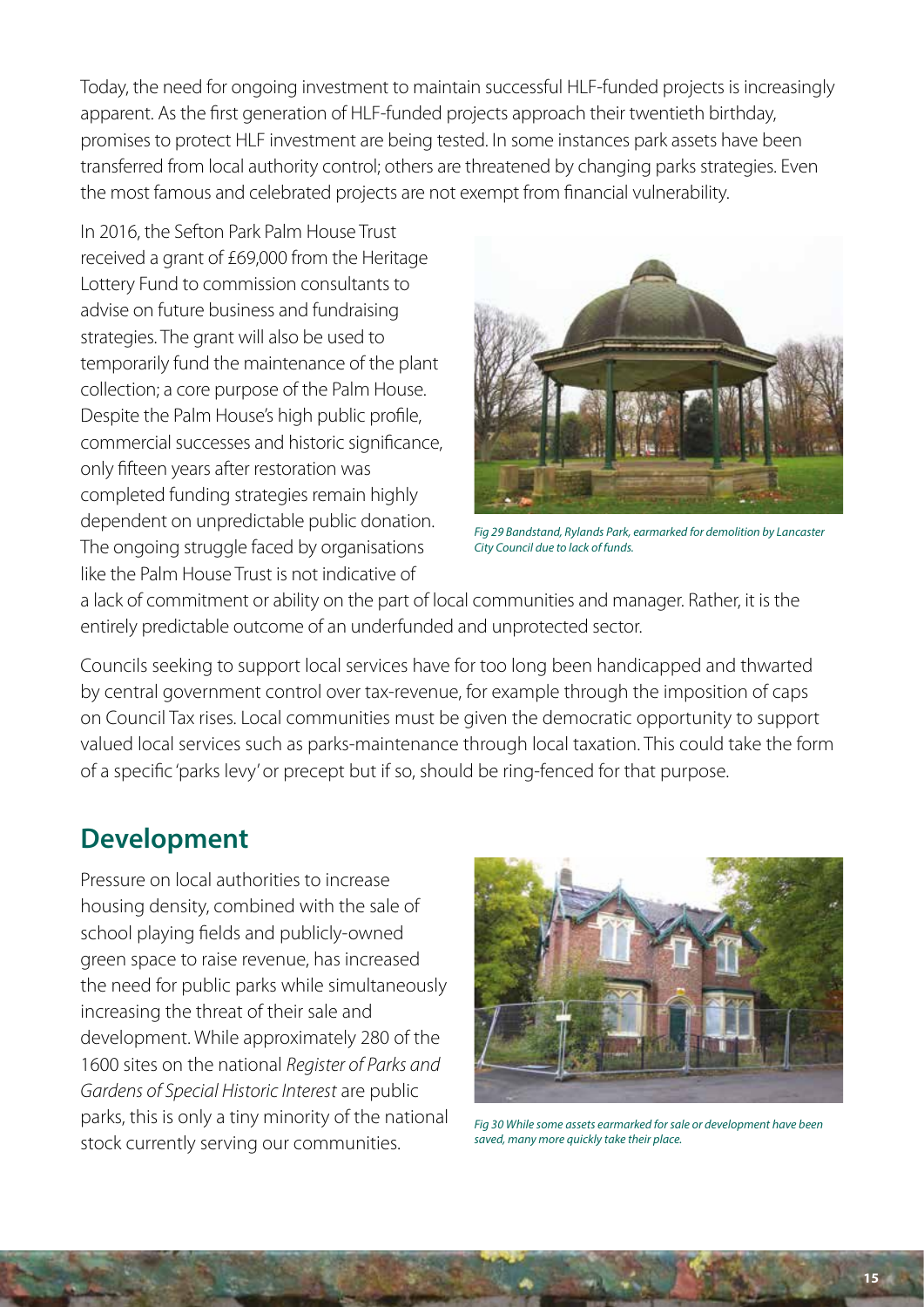Sites which are not registered may be included on local lists but historic public parks of both categories remain amongst the most vulnerable of our heritage assets.

In an age of slashed budgets, local authorities are keen to exploit all alternative sources of investment. In addition to a 47% cut in the grounds maintenance budget since 2009, London Borough of Bexley has approved plans to sell four open spaces for housing development. While this has been done on the basis of a survey of the Council's estate, such thinking does not take into account the fact that each place is the local park for a community and there have been fierce protests.

When there is the chance that a development proposal may be approved, there is little motivation within local authorities to invest time or money in that site. If such proposals are unsuccessful, councils often find that the condition of the site has deteriorated in the meantime and the cost of repair increased proportionately. In some instances, this process is repeated numerous times with the cycle of proposals planning consultations, and campaigns, pushing the park into a deeper state of dereliction every time. At Crystal Palace Park in South London, numerous development proposals have been floated over the past two decades. From shopping malls to housing developments, the park has languished as different schemes are considered and rejected. Located on the intersection of three local authorities, it has become a battleground between residents, politicians, and developers.

The protection of parks in the planning system remains weak. Every year, the Gardens Trust receives some 1600 planning applications that affect registered parks and gardens and this figure is expected to rise. Those consultations only relate to registered parks and gardens and the vast majority of public parks are unregistered. Recognition of the national significance of the few must be matched by recognition of the local significance of the many.

A good number of non-registered parks are included on local lists, to which many county gardens trusts have contributed, and these in turn are often the subject of some measure of protection in the local plan. However, there remains a harmful void between the value local people place on their parks and the value placed on them by government, both national and local.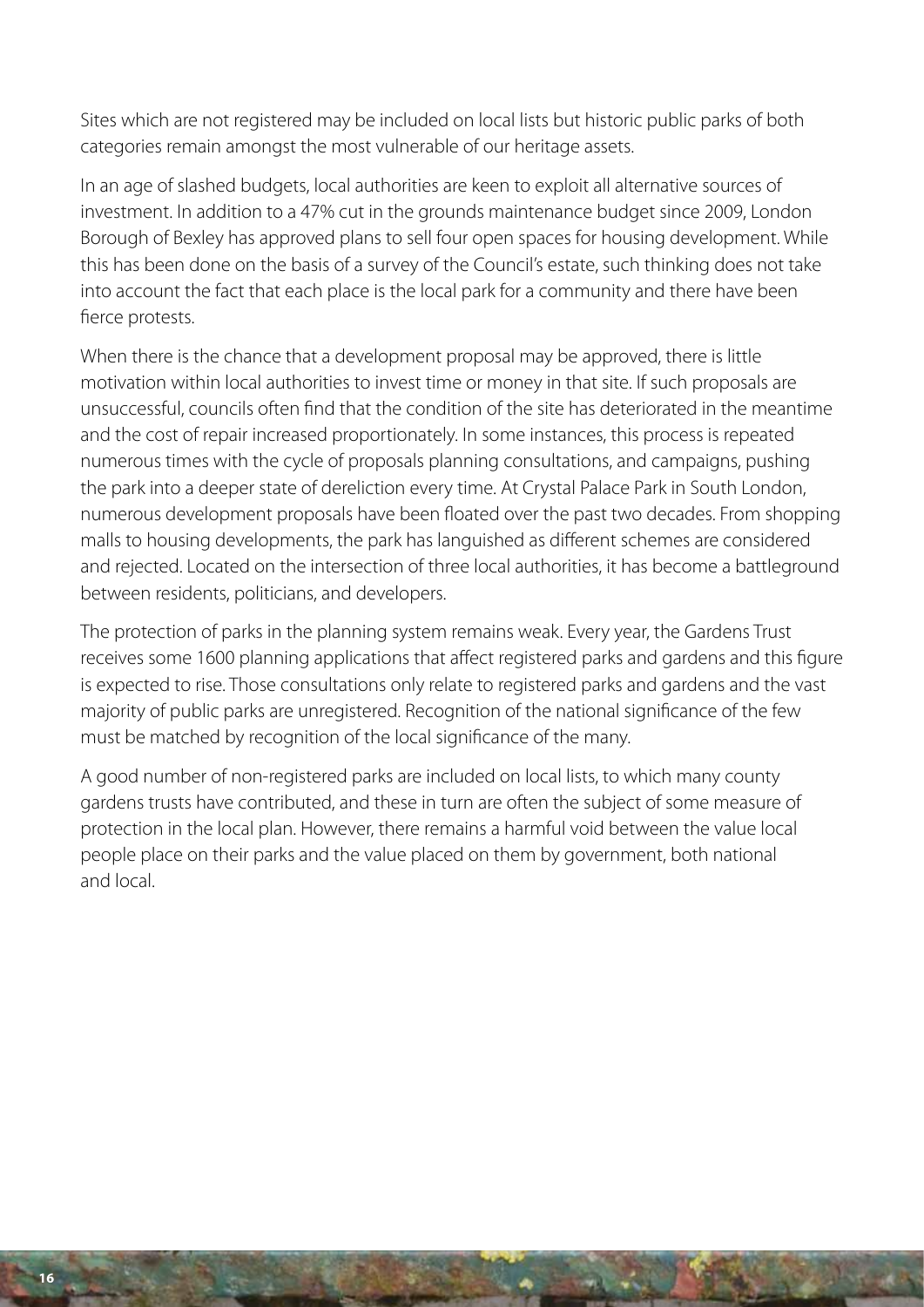# **A 'non-statutory' duty**

The question of whether or not maintenance of green space should be a statutory duty for local authorities has been raised repeatedly over the last two decades. It has been argued that it would reduce local democracy and that statutory services are likewise facing major budget cuts. However, in 2003, the House of Commons Housing, Planning, Local Government and the Regions Committee supported such a change in its report on the ODPM's policy paper, *Living Places: Cleaner, Safer, Greener*, recommending that 'If local authorities were given a statutory duty of care for public spaces, they would be encouraged to prioritise funding to improve them.' We agree: as a non-statutory service, parks are disadvantaged in decision-making: they have repeatedly been in the front line for cuts, and budgets have been cut disproportionately in relation to statutory services, even where council members are supportive of them. We have seen this repeatedly since 2010 and we believe that if the playing field is not made more level then the decline now underway will accelerate disastrously.

# **Political inertia and lack of leadership**

The threat to public parks posed by austerity and the current political direction extends beyond direct budget cuts. Since 2010, the Government has abdicated its role in providing leadership. There has been a complete absence of strategic responsibility at Government level since the closure of CABESpace in 2011. The Design Council, which was charged with taking over CABE's responsibilities, ignored the remit of CABESpace. The closure of CABESpace was followed in 2013 by the loss of Green Space, the charity which represented parks interests, largely due to a lack of Government support.

Compounding the absence of national leadership, there are now question marks hanging over the future of individual local authorities. The reorganisation and merger of local authorities is currently the subject of numerous consultations across the country. Dorset is one such example, where nine authorities may be replaced by just two. While advocates of the proposal champion the potential savings to be made by combining departments and reducing personnel, such a radical reformation of management poses very real risks for public parks including the loss of local personnel; the loss of long-term management experience of specific sites; interruption to and potential loss of existing local authority funding streams; instability and disjunction in the implementation of management strategies; and obscuring of accountability as authorities become physically distant from widely-dispersed parks and community groups. If reorganisation is designed to save costs, it is likely that non-statutory services such as parks will bear the brunt of so-called efficiencies.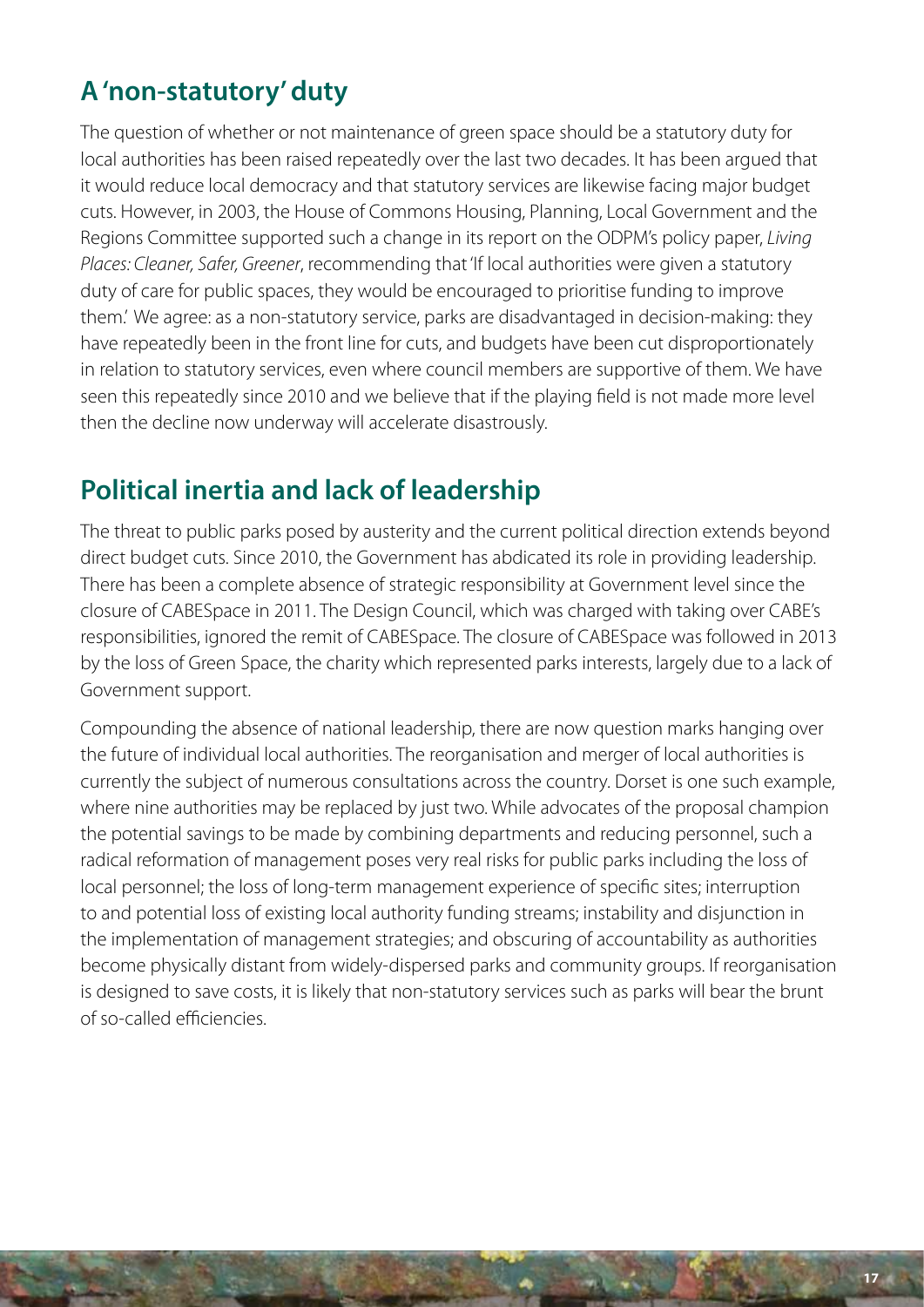### **Recommendations**

The current status quo is unsustainable and the undoing of all that has been achieved in the past twenty years should be unthinkable. Yet parks are already entering a spiral of decline and this time there will be no miraculous multi-million pound bail-out by the Lottery. We must take decisive action now to save our public parks.

- Make the maintenance of public parks a statutory duty for local authorities.
- Identify and publish baseline funding requirements for all parks.
- Enable local authorities to employ taxation as a mechanism for funding parks.
- Establish and fund a national champion body for urbanparks and green space.
- Strengthen protection in the planning system afforded to parks as 'Non-designated heritage assets' or Assets of Community Value.
- Acknowledge the success of local authorities in managing public parks for over a century and recognise that for most parks there is no viable alternative
- Fund a comprehensive green space mapping project to record the extent, distribution and quality of public parks across Britain.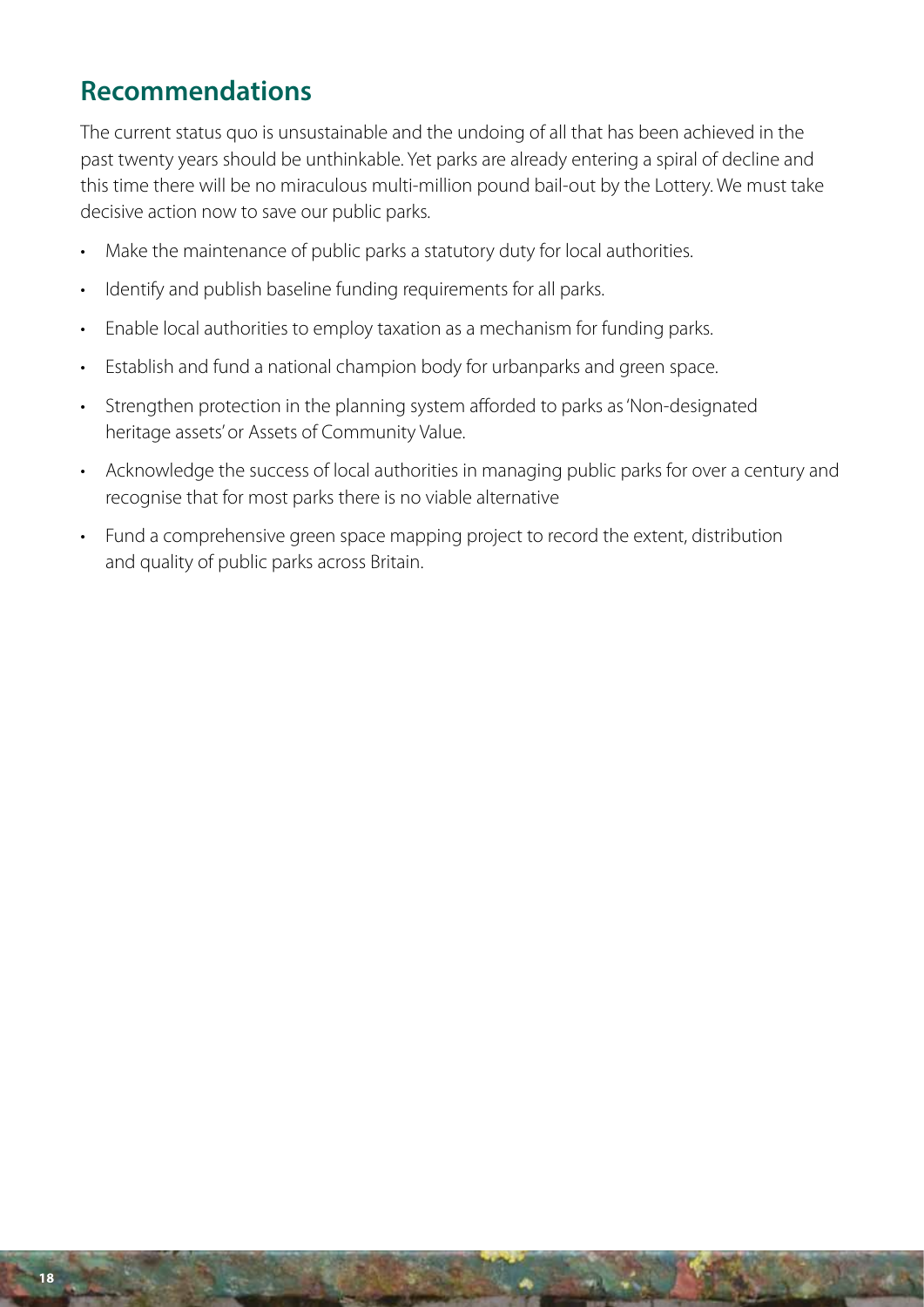# **Further Reading**

CABESpace, *The Value of Public Space: how high quality parks and public spaces create economic social and environmental value* (2004). CABESpace, *Start with the Park: creating sustainable urban green spaces in areas of housing growth and renewal* (2005). CABESpace, *It's Our Space: a guide for community groups working to improve public space (2007).* CABESpace, *Making the Invisible Visible: the real value of park assets* (2009). CABESpace, *Community-led Spaces: a guide for local authorities and community groups* (2010). Conway, Hazel and Lambert, David *Public Prospects: historic urban parks under threat* (1993). The Gardens Trust, *The Planning System in England and the Protection of Historic Parks and Gardens: Guidance for Local Planning Authorities* (2016). GreenSpace, *Park Life* (2007). GreenSpace, *Impact of the Comprehensive Spending Review (interim report)* (2011). Harding, Stewart 'Life after funding' *Green Places* 40, (2007)10-12. Heritage Lottery Fund, State of UK *Public Parks 2014: Renaissance to Risk* (2014). Heritage Lottery Fund, Big Lottery Fund and Nesta, *Learning to Rethink Public Parks* (2016). Lambert, David 'Politics and parks: renaissance and inertia' *Cultural Trends* 35, (1999) 21-6. Lambert, David 'Public Parks and the Big Society', *The London Gardener* (2010), 41-44. Lambert, David 'Thinking About "Rethinking Parks"', *The London Gardener* (2014), 41 – 47. Layton-Jones, Katy, *National Review of Research Priorities for Urban Parks, Designed Landscapes, and Open Spaces* (2014). Layton-Jones, Katy, *History of Public Park Funding and Management (1820-2010)* (2016). National Audit Office, *Enhancing Urban Green Space* (2006). Natural England, *Opening Green Doors* (2006). Neal, Peter, *Rethinking Parks. Exploring New Business Models for Parks in the 21st Century* (2013). Select Committee on Environment, Transport and Regional Affairs, *Twentieth Report* (1999). Wilson, Olivia and Hughes, Olwen 'Urban green space policy and discourse in England under New Labour from 1997 to 2010' *Planning Practice and Research* 26 (2) 2011, 207-228. Worpole, Ken *Park Life Revisited* (2012).

Woudstra, Jan and Fieldhouse, Ken (eds) *The Regeneration of Public Parks* (2000).